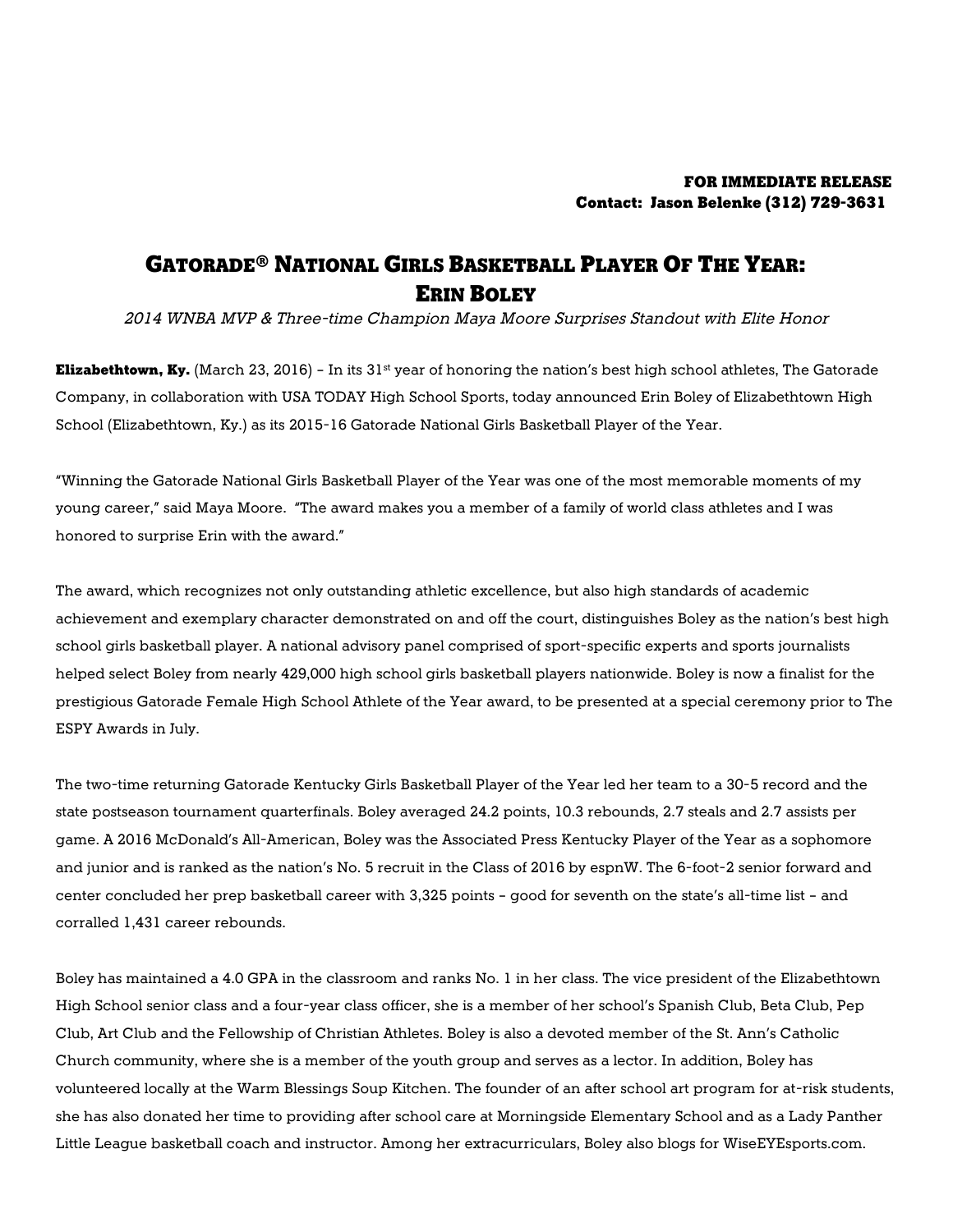## Page 2/Gatorade National Girls Basketball Player of the Year

Boley has signed a National Letter of Intent to play basketball on scholarship at the University of Notre Dame this fall.

"Erin Boley is the consummate student-athlete," said Dan Olson, director of espnW Hoopgurlz and owner of the Collegiate Girls Basketball Report. "Cementing herself among the great players in the history of Kentucky girls basketball, she's a superb forward with a consistent offensive skill set. She is fundamental, competes on both ends of the floor and is very unselfish. I only see her flourishing as she moves forward in her career at Notre Dame."

"Erin embodies everything we look for in a Gatorade Player of the Year recipient," said Gatorade Chief Marketing Officer Morgan Flatley. "In addition to being one of the best high school girls basketball players in the country, Erin has excelled in the classroom and been a positive influence in her community. She is a role model for younger studentathletes to look up to and we are excited to see all the things she will accomplish in the future."

The Gatorade Player of the Year program annually recognizes one winner in the District of Columbia and each of the 50 states that sanction high school football, girls volleyball, boys and girls cross country, boys and girls basketball, boys and girls soccer, baseball, softball, and boys and girls track & field, and awards one National Player of the Year in each sport. The selection process is administered by the Gatorade high school sports leadership team in partnership with USA TODAY High School Sports, which work with top sport-specific experts and a media advisory board of accomplished, veteran prep sports journalists to determine the state winners in each sport.

Former notable Gatorade National Players of the Year include:

- Two-time Super Bowl Champion Peyton Manning
- 2015 NBA first overall pick Karl-Anthony Towns
- Three-time WNBA champion Maya Moore
- Four-time track & field gold medalist Allyson Felix
- Silver Medalist and Pro Beach Volleyball Player April Ross
- Three-time Cy Young Award winner Clayton Kershaw

For more information on the Gatorade Player of the Year program, including nomination information, a complete list of former winners, and future announcement dates, visit the Gatorade Player of the Year website at http://www.gatorade.com/poy, on Facebook at www.facebook.com/GatoradePOY or follow us on Twitter at www.twitter.com/Gatorade.